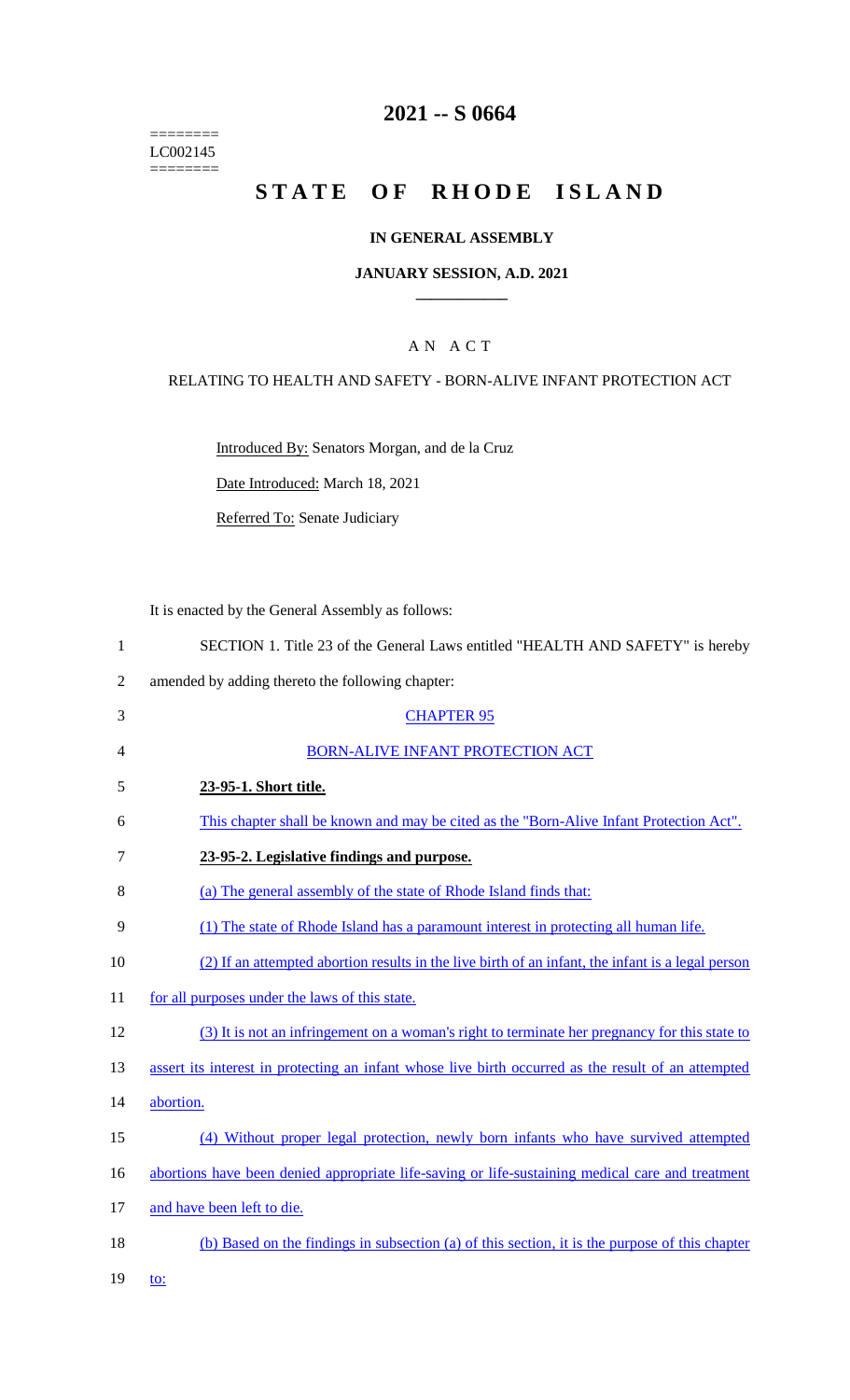| $\mathbf{1}$   | (1) Ensure the protection and promotion of the health and well-being of all infants born               |
|----------------|--------------------------------------------------------------------------------------------------------|
| $\overline{2}$ | alive in this state; and                                                                               |
| 3              | (2) Mandate that health care providers give medically appropriate and reasonable life-                 |
| 4              | saving and life-sustaining medical care and treatment to all born-alive infants.                       |
| $\mathfrak s$  | 23-95-3. Definitions.                                                                                  |
| 6              | As used in this chapter:                                                                               |
| $\overline{7}$ | (1) "Abortion" means the act of using or prescribing any instrument, medicine, drug, or                |
| 8              | any other substance, device, or means with the intent to terminate the clinically diagnosable          |
| 9              | pregnancy of a woman with knowledge that the termination by those means will, with reasonable          |
| 10             | likelihood, cause the death of the unborn child. Such use, prescription, or means is not an abortion   |
| 11             | if done with the intent to:                                                                            |
| 12             | (i) Save the life or preserve the health of the unborn child;                                          |
| 13             | (ii) Remove a dead unborn child caused by spontaneous abortion; or                                     |
| 14             | (iii) Remove an ectopic pregnancy.                                                                     |
| 15             | (2) "Born-alive" or "live birth" means the complete expulsion or extraction of an infant               |
| 16             | from their mother, regardless of the state of gestational development, that, after expulsion or        |
| 17             | extraction, whether or not the umbilical cord has been cut or the placenta is attached, and regardless |
| 18             | of whether the expulsion or extraction occurs as a result of natural or induced labor, cesarean        |
| 19             | section, or induced abortion, shows any evidence of life, including, but not limited to, one or more   |
| 20             | of the following:                                                                                      |
| 21             | (i) Breathing;                                                                                         |
| 22             | (ii) A heartbeat;                                                                                      |
| 23             | (iii) Umbilical cord pulsation; or                                                                     |
| 24             | (iv) Definite movement of voluntary muscles.                                                           |
| 25             | (3) "Consent" means the voluntary agreement or acquiescence by a person of age and with                |
| 26             | the requisite mental capacity who is not under duress or coercion and who has knowledge or             |
| 27             | understanding of the act or action to which they have agreed or acquiesced.                            |
| 28             | (4) "Facility" or "medical facility" means any public or private hospital, clinic, center,             |
| 29             | medical school, medical training institution, health care facility, physician's office, infirmary,     |
| 30             | dispensary, ambulatory surgical treatment center, or other institution or location wherein medical     |
| 31             | care is provided to any person.                                                                        |
| 32             | (5) "Infant" means a child of the species homo sapiens who has been completely expulsed                |
| 33             | or extracted from their mother, regardless of the stage of gestational development, until the age of   |
| 34             | thirty (30) days post birth.                                                                           |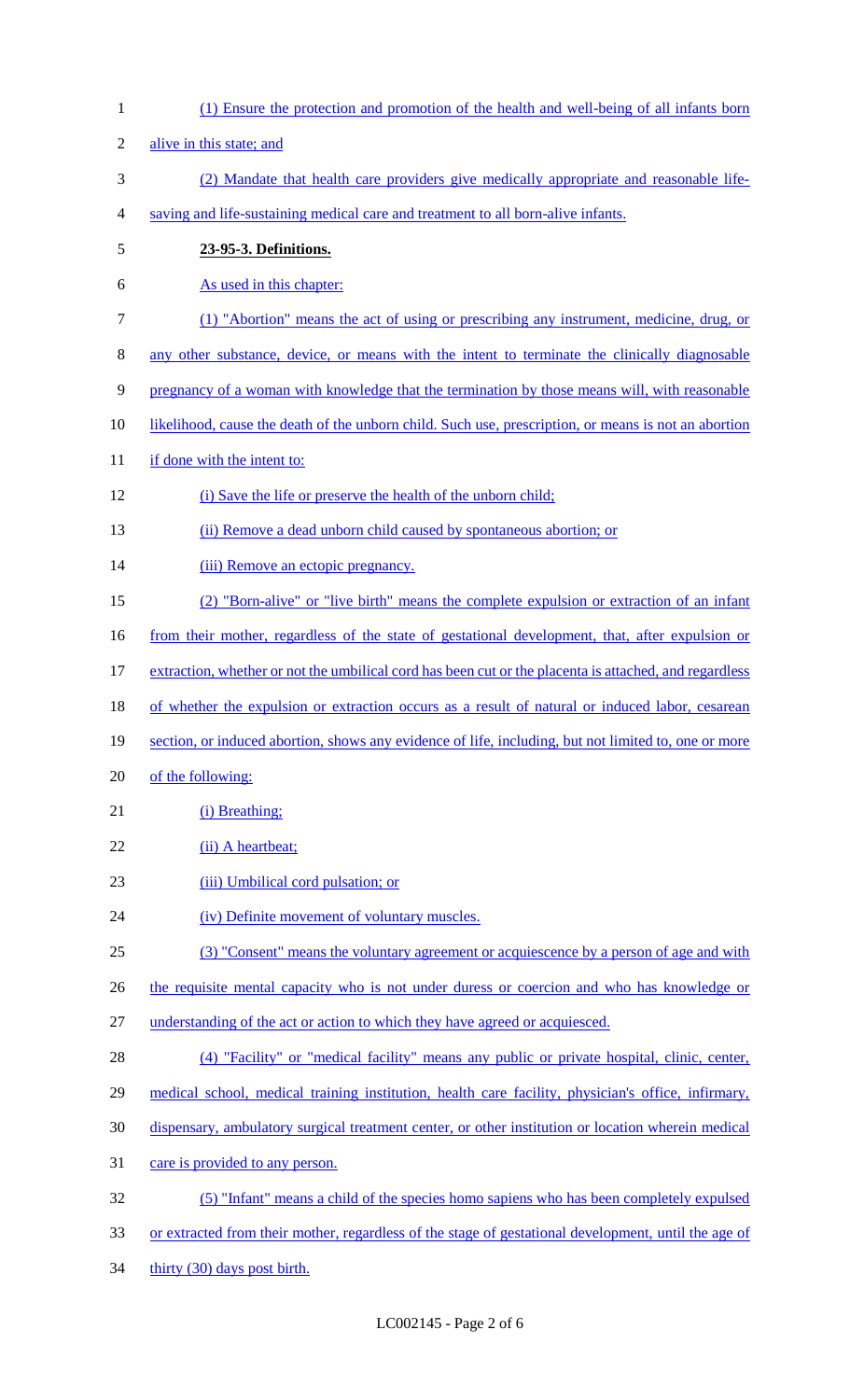| $\mathbf{1}$   | (6) "Physician" means a person licensed to practice medicine in the state of Rhode Island.             |
|----------------|--------------------------------------------------------------------------------------------------------|
| $\overline{2}$ | This term includes medical doctors and doctors of osteopathy.                                          |
| 3              | (7) "Premature" or "preterm" means occurring prior to the thirty-seventh week of gestation.            |
| 4              | 23-95-4. Requirements and responsibilities.                                                            |
| 5              | (a) A person shall not deny or deprive an infant of nourishment with the intent to cause or            |
| 6              | allow the death of the infant for any reason, including, but not limited to:                           |
| 7              | (1) The infant was born with a handicap;                                                               |
| 8              | (2) The infant is not wanted by the parent(s) or guardian(s); or                                       |
| 9              | (3) The infant is born alive by natural or artificial means.                                           |
| 10             | (b) A person shall not deprive an infant of medically appropriate and reasonable medical               |
| 11             | care and treatment or surgical care.                                                                   |
| 12             | (c) The requirements of this section shall not be construed to prevent an infant's parent(s)           |
| 13             | or guardian(s) from refusing to give consent to medical treatment or surgical care which is not        |
| 14             | medically necessary or reasonable, including care or treatment which either:                           |
| 15             | (1) Is not necessary to save the life of the infant;                                                   |
| 16             | (2) Has a potential risk to the infant's life or health that outweighs the potential benefit to        |
| 17             | the infant of the treatment or care; or                                                                |
| 18             | (3) Is treatment that will do no more than temporarily prolong the act of dying when death             |
| 19             | is imminent.                                                                                           |
| 20             | $(d)(1)$ The physician performing an abortion must take all medically appropriate and                  |
| 21             | reasonable steps to preserve the life and health of a born-alive infant. If an abortion performed in a |
| 22             | hospital results in a live birth, the physician attending the abortion shall provide immediate medical |
| 23             | care to the infant, inform the mother of the live birth, and request transfer of the infant to an on-  |
| 24             | duty resident or emergency care physician who shall provide medically appropriate and reasonable       |
| 25             | medical care and treatment to the infant.                                                              |
| 26             | (2) If an abortion performed in a facility other than a hospital results in a live birth, a            |
| 27             | physician attending the abortion shall provide immediate medical care to the infant and call 9-1-1     |
| 28             | for an emergency transfer of the infant to a hospital that shall provide medically appropriate and     |
| 29             | reasonable care and treatment to the infant.                                                           |
| 30             | (e) If the physician described in subsection (d) of this section is unable to perform the duties       |
| 31             | in that subsection because they are assisting the woman on whom the abortion was performed, then       |
| 32             | an attending physician's assistant, nurse, or other health care provider must assume the duties        |
| 33             | outlined in subsection (d) of this section.                                                            |
| 34             | (f) Any born-alive infant including one born in the course of an abortion procedure shall              |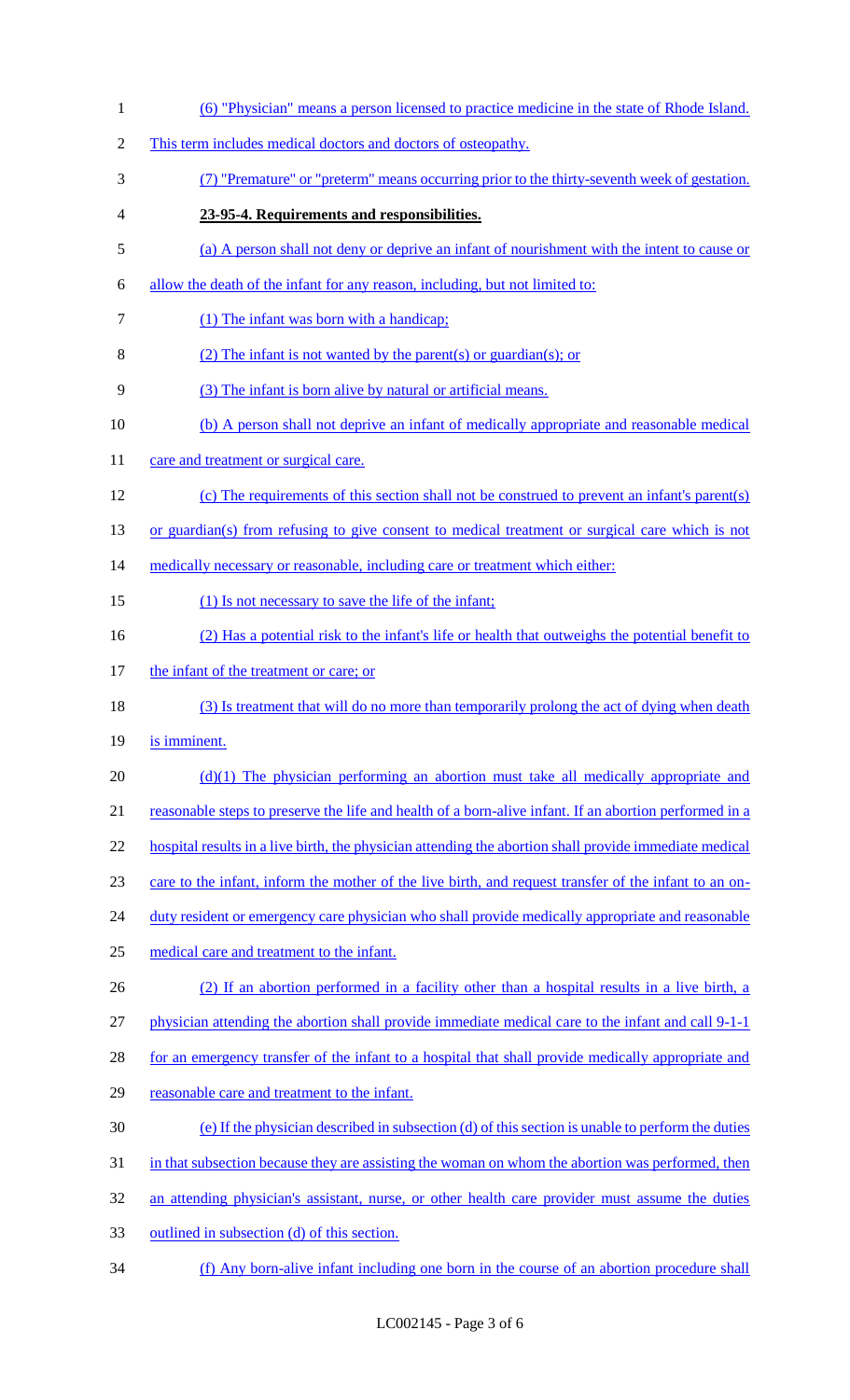- be treated as a legal person under the laws of this state, with the same rights to medically appropriate
- and reasonable care and treatment, and birth and death (if death occurs) certificates shall be issued
- accordingly.
- (g) If, before the abortion, the mother, and if married, her husband, has or have stated in
- 5 writing that she, or they, do not wish to keep the infant in the event that the abortion results in a
- live birth, and this writing is not retracted before the attempted abortion, the infant, if born alive,
- shall immediately upon birth become a ward of the department of children, youth and families.
- (h) No person may use any born-alive infant for any type of scientific research or other
- 9 kind of experimentation except as necessary to protect or preserve the life and health of the born-
- alive infant.
- **23-95-5. Exceptions.**
- The parent(s) or guardian(s) of a born-alive infant will not be held criminally or civilly 13 liable for the actions of a physician, nurse, or other health care provider that are in violation of this 14 act and to which the parent(s) or guardian(s) did not give consent.
- **23-95-6. Criminal penalties.**
- (a) Any physician, nurse, or other health care provider who intentionally, knowingly, or
- negligently fails to provide medically appropriate and reasonable care and treatment to a born- alive
- 18 infant in the course of an attempted abortion shall be guilty of a felony and upon conviction shall
- 19 be subject to imprisonment for a period of up to ten (10) years, or a fine of up to twenty-five
- 20 thousand dollars (\$25,000), or both.
- (b) Any violation of § 23-95-4(h) concerning the research use of a born-alive infant is a
- 22 felony and upon conviction shall be subject to imprisonment for a period of up to ten (10) years, or
- a fine of up to twenty-five thousand dollars (\$25,000), or both.
- **23-95-7. Civil and administrative action.**
- 25 In addition to whatever remedies are available under the statutory or common law of this
- 26 state, failure to comply with the requirements of this chapter shall:
- (1) Provide a basis for a civil action for compensatory and punitive damages. Any
- conviction under this act shall be admissible in a civil suit as prima facie evidence of a failure to
- 29 provide medically appropriate and reasonable care and treatment to a born-alive infant. Any civil
- action may be based on a claim that the death of or injury to the born-alive infant was a result of
- simple negligence, gross negligence, wantonness, willfulness, intentional conduct, or another
- violation of the legal standard of care.
- (2) Provide a basis for professional disciplinary action under chapter 37 of title 5 for the
- suspension or revocation of any license for physicians, licensed and registered nurses, or other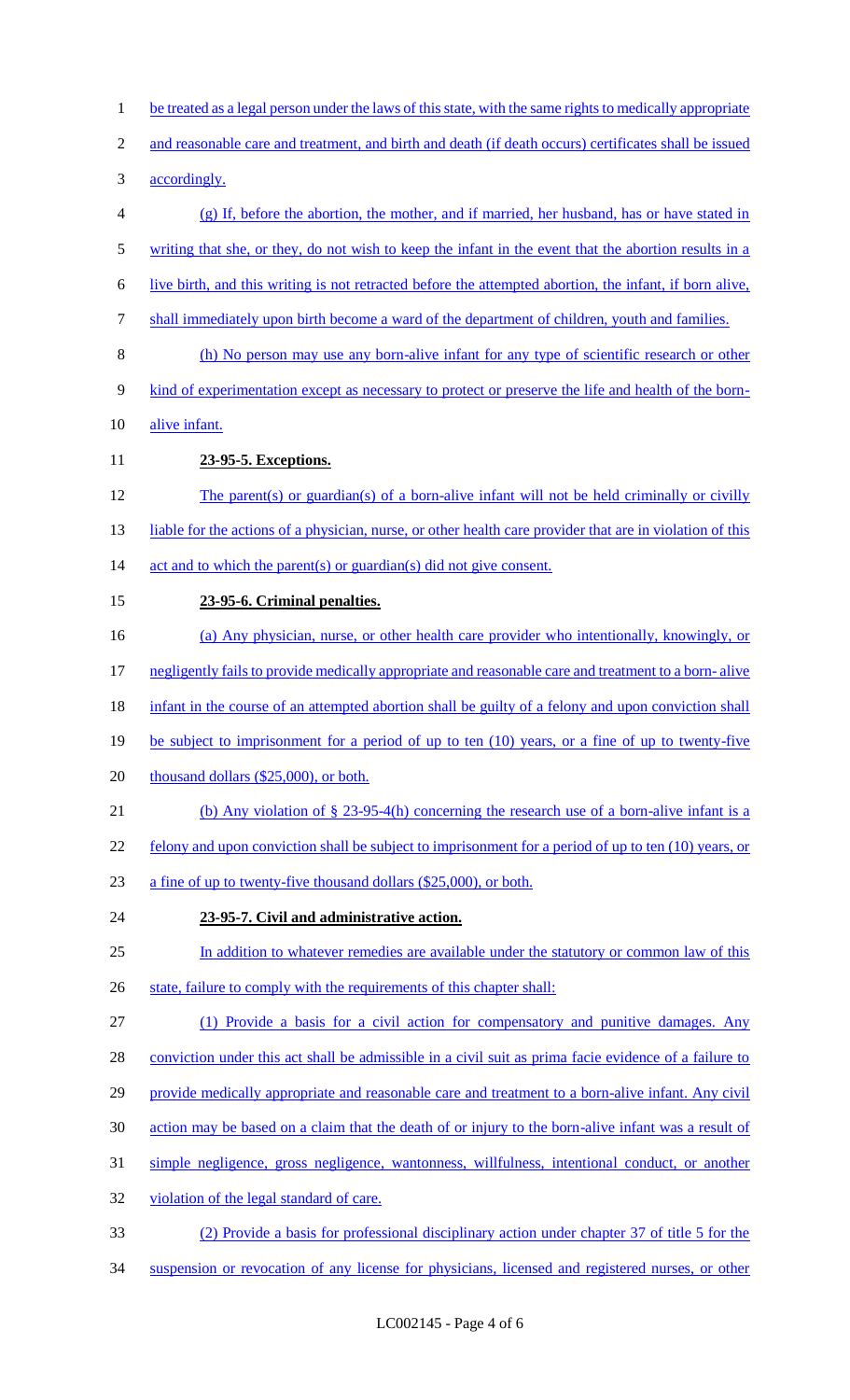- 1 licensed or regulated persons. Any conviction of any person for any failure to comply with the 2 requirements of this chapter shall result in the automatic suspension of their license for a period of 3 at least one year and said license shall be reinstated after that time only under such conditions as 4 the board of licensure and discipline shall require to ensure compliance with this chapter. 5 (3) Provide a basis for recovery for the parent(s) of the infant or the parent(s) or guardian(s) 6 of the mother, if the mother is a minor, for the wrongful death of the infant, whether or not the 7 infant was viable at the time the attempted abortion was performed. 8 **23-95-8. Construction.**  9 (a) Nothing in this chapter shall be construed to affirm, deny, expand, or contract any legal 10 status or legal right applicable to any member of the species homo sapiens at any point prior to 11 being born-alive, as defined in this chapter. 12 (b) Nothing in this chapter shall be construed to affect existing federal or state law 13 regarding abortion. 14 (c) Nothing in this chapter shall be construed as creating or recognizing a right to abortion. 15 (d) Nothing in this chapter shall be construed to alter generally accepted medical standards. 16 **23-95-9. Severability.**  17 Any provision of this chapter held to be invalid or unenforceable by its terms, or as applied 18 to any person or circumstance, shall be construed so as to give it the maximum effect permitted by 19 law, unless such holding shall be one of utter invalidity or unenforceability, in which event such 20 provision shall be deemed severable and shall not affect the remainder or the application of such 21 provision to other persons not similarly situated or to other dissimilar circumstances. 22 **23-95-10. Right of intervention.**  23 The general assembly, by joint resolution, may appoint one or more of its members, who 24 sponsored or cosponsored this chapter in the member's official capacity, to intervene as a matter of
- 25 right in any case in which the constitutionality of this law is challenged.
- 26 SECTION 2. This act shall take effect upon passage.

#### ======== LC002145 ========